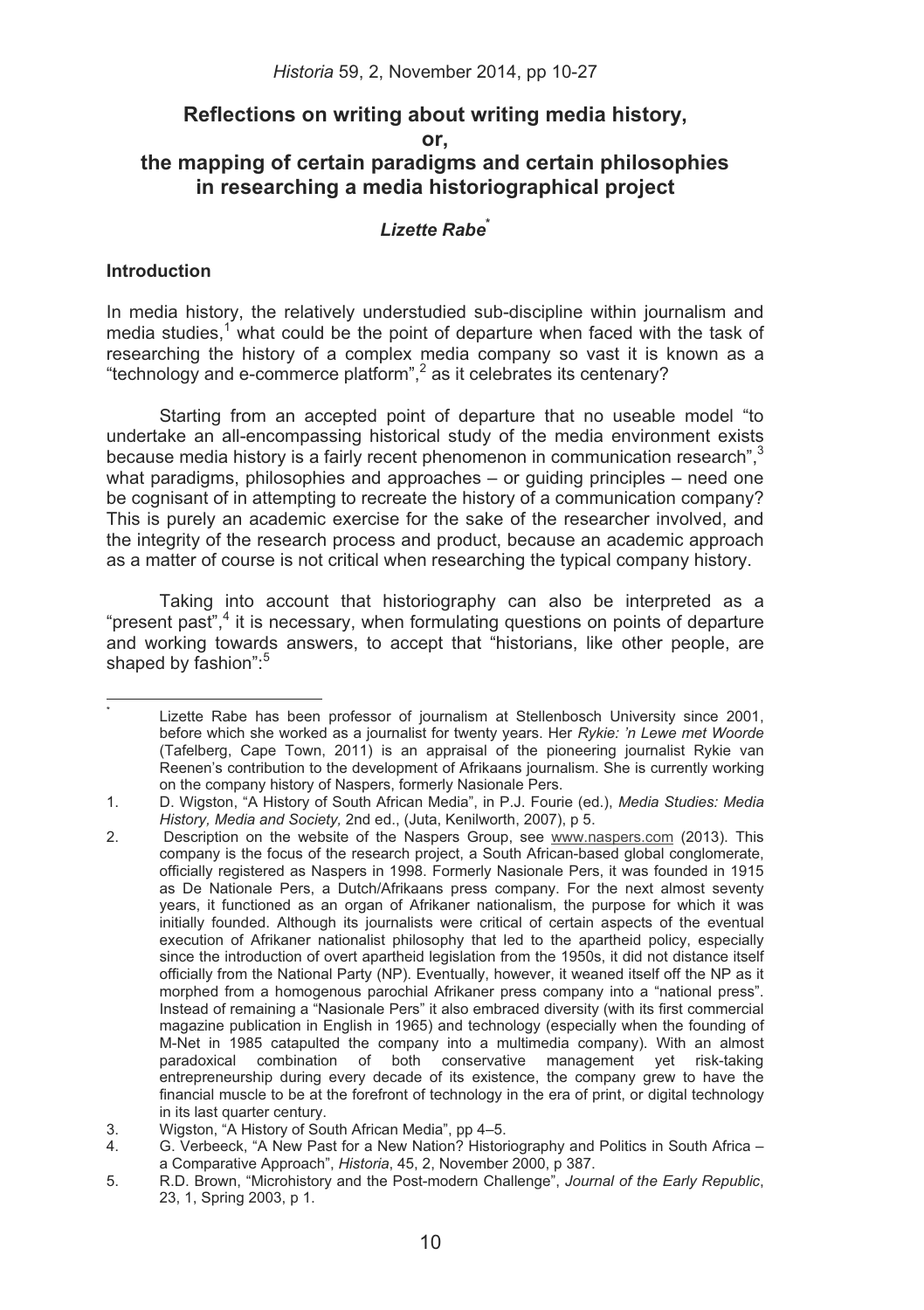We prefer to understand ourselves to be above the passing fancies of intellectual life; to stand for a more enduring perspective on our subjects. But we live in the world, and in the academic world at that. Historians may be slower to take up the latest intellectual fashions than scholars in literary studies, anthropology, sociology, and political science. But take them we do, sometimes so belatedly that we earn scornful condescension from our colleagues in sister disciplines.

Or, as Berkhofer wrote, because "views of and theories about people and society continually keep changing, historical interpretations of any given subject also keep changing".<sup>6</sup>

In terms of postmodernity, it should also be remembered that more than a century ago the controversial American historian, Henry Adams, like later postmodernists, had already recognised "that for all its posturing as 'scientific', historical writing is finally a subjective, imagined construction".<sup>7</sup>

Simultaneously, this caveat should also be taken into account, namely that historians "are periodically being told – without really heeding the warning – [that] there is no such thing as a 'pure' fact", and that "historical fact is an intellectual decision".<sup>8</sup>

Of course, one can also start the journey with Carr's "What is History?", as in his now classic George Macauley Trevelyan Lectures at Cambridge. He answers this rational point of departure by stating that the answer "consciously or unconsciously, reflects our own position in time, and forms part of our answer to the broader question [on] what view we take of the society in which we live".<sup>9</sup>

In fact, Carr states that facts "never come to us 'pure', since they do not and cannot exist in a pure form". Facts, in essence, are "refractions" – "they are always refracted through the mind of the recorder".<sup>10</sup>

How then does the researcher embark on a study of such extent as the project at hand,<sup>11</sup> while trawling through a myriad of applicable theoretical paradigms as possible points of departure to revisit a certain "past reality"?<sup>12</sup> This has to be done in the full knowledge that there are as many "past realities" as there are lived experiences in the social, cultural, political and economic realities of the history of what today is South Africa – a country moulded by a legacy of almost 250 years of colonialism (1652–1910), followed by 50 years as the Union of South

--------------------------------------

<sup>6.</sup> Cited in A.A. Berger, *Media and Communication Research Methods* (Sage, Thousand Oaks, CA, 2011), p 156.

<sup>7.</sup> Cited in Brown, "Microhistory and the Post-modern Challenge", pp 2–3.<br>8. F. Furet. "Bevond the Annales". The Journal of Modern History. 55. 3.

<sup>8.</sup> F. Furet, "Beyond the Annales", *The Journal of Modern History*, 55, 3, September 1983, pp 403–404.

<sup>9.</sup> E.H. Carr, *What is History?* (MacMillan, London, 1961), p 2.

<sup>10.</sup> Carr, *What is History?*, p 16.

<sup>11.</sup> More details on the Naspers project per se than those provided in footnote 2 are regarded as unnecessary for the purposes of this article. This is because the focus lies not on the subject of the research project, but on the processes involved in the approach and execution of research in this and similar projects in the still mainly uncharted field of media history, especially in South Africa.

<sup>12.</sup> J. de Villiers, "Geskiedeniswetenskap en die Nuwe Suid-Afrika: Moet die Suid-Afrikaanse Geskiedenis Herskryf Word?",*Tydskrif vir Geesteswetenskappe*, 52, 2, June 2012, p 198.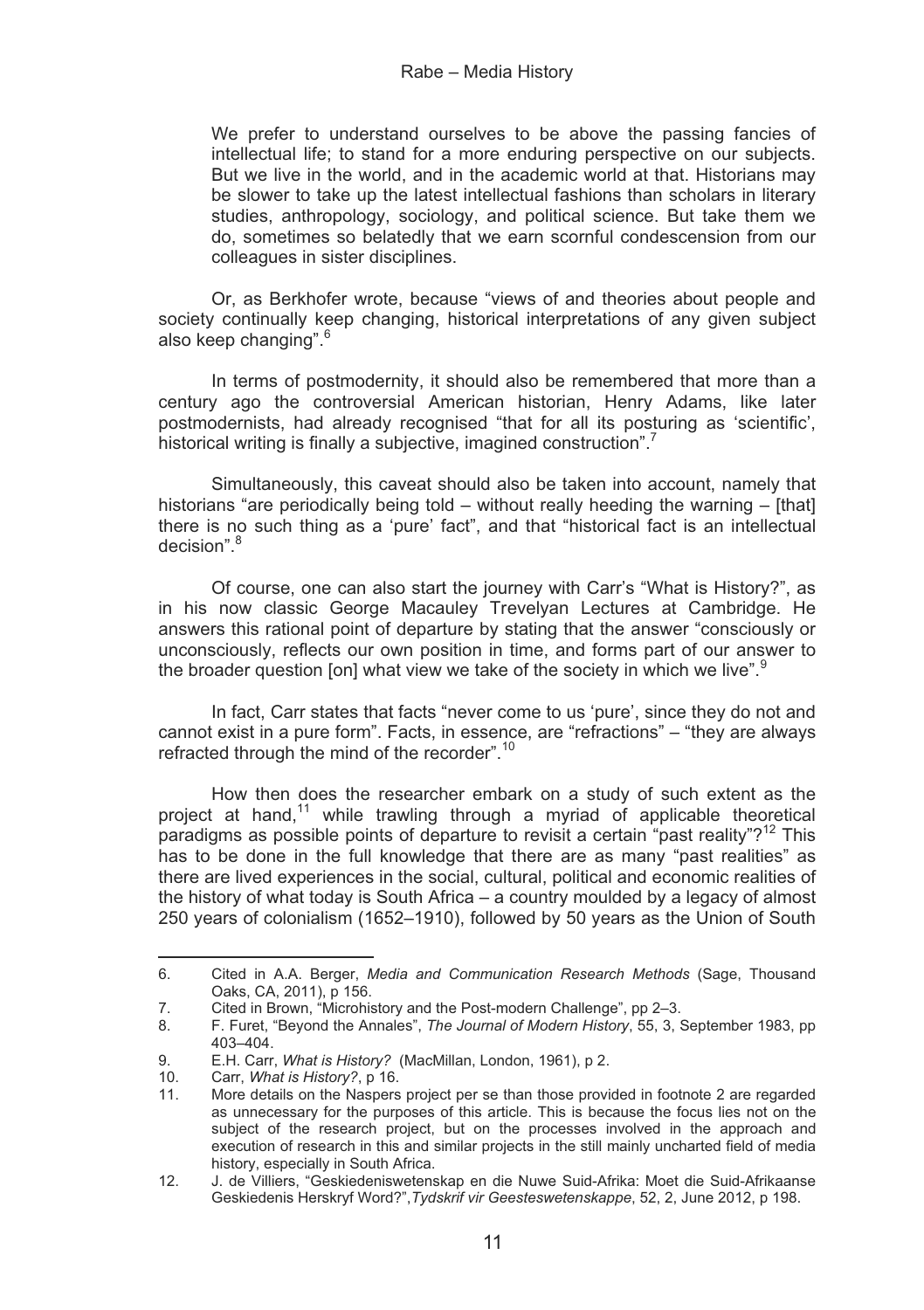Africa under white minority rule (1910–1961), overlapping with and then followed by apartheid rule (1948–1994; from 1961 as a republic), followed by a democratic dispensation in 1994.

Which approaches can be guiding principles in attempting to locate facts when researching the history, or "story", of a media company, one that is inextricably linked with the development of a people, a nation, a country and, as globalisation became an agent of change, eventually a global environment? The terms history/story are relevant, especially if one takes into account that the first definition of the word "story", as it appeared in Samuel Johnson's *Dictionary*, reads "history: account of things past".<sup>13</sup> How apt is this description in terms of a media company in which a voluminous number of "stories" and "histories" were mediated over its ten decades, in several manifestations of media. History is indeed also described "as meaning imposed on time by means of language", and it is stated that "history imposes syntax on time".14 It then becomes evident just how intertwined, entangled even, maybe even ensnared with one another, the notions of story/history, journalism/media and a media company are.

The aim of this exercise, as stated, is a personal expedition for the researcher to clarify some terminologies and to map some paradigms and philosophies, both in terms of media historiography and for the purposes of the research project at hand. It can also be described as a personal philosophical exploration of certain processes and approaches influencing the writing of media history, and in this case, specifically as an attempt to formulate a guiding principle for the impending study.

In a sense, four sub-streams of journalism history all coalesce in this study. They are, according to Nord, technology studies; organisation studies; cultural studies; and political studies.<sup>15</sup> As the impending study will prove, it is indeed all about technological, organisational, cultural and political change.

Accepting that it is important to study history<sup>16</sup> and the history of the media as social phenomena, how then does the media historian depart on a journey to record the history of one specific South African-based media company and trace its transformation over the period of a century; a company, moreover, which has outlasted all contemporary formations of media companies in the region, and which, indeed, is regarded in its tenth decade as one of the top global media companies?

Which approaches can be regarded as relevant and must be considered when providing a foundation for the validity and integrity of a research project of this scale?

--------------------------------------

13. Cited in N.F. Partner, "Making up Lost Time: Writing on the Writing of History", *Speculum*, 61, 1, January 1986, p 91.

<sup>14.</sup> Partner, "Making up Lost Time", p 97.<br>15. D.P. Nord. "The Nature of Historica

D.P. Nord, "The Nature of Historical Research", in G. Stempel and B. Westley (eds), *Research Methods in Mass Communication* (Prentice-Hall, Engelwood Cliffs, NJ, 1989), p 310.

<sup>16.</sup> In brief: As an attempt to understand the present, which means one needs to understand what influenced the past, although this is by no means meant in a simplistic way.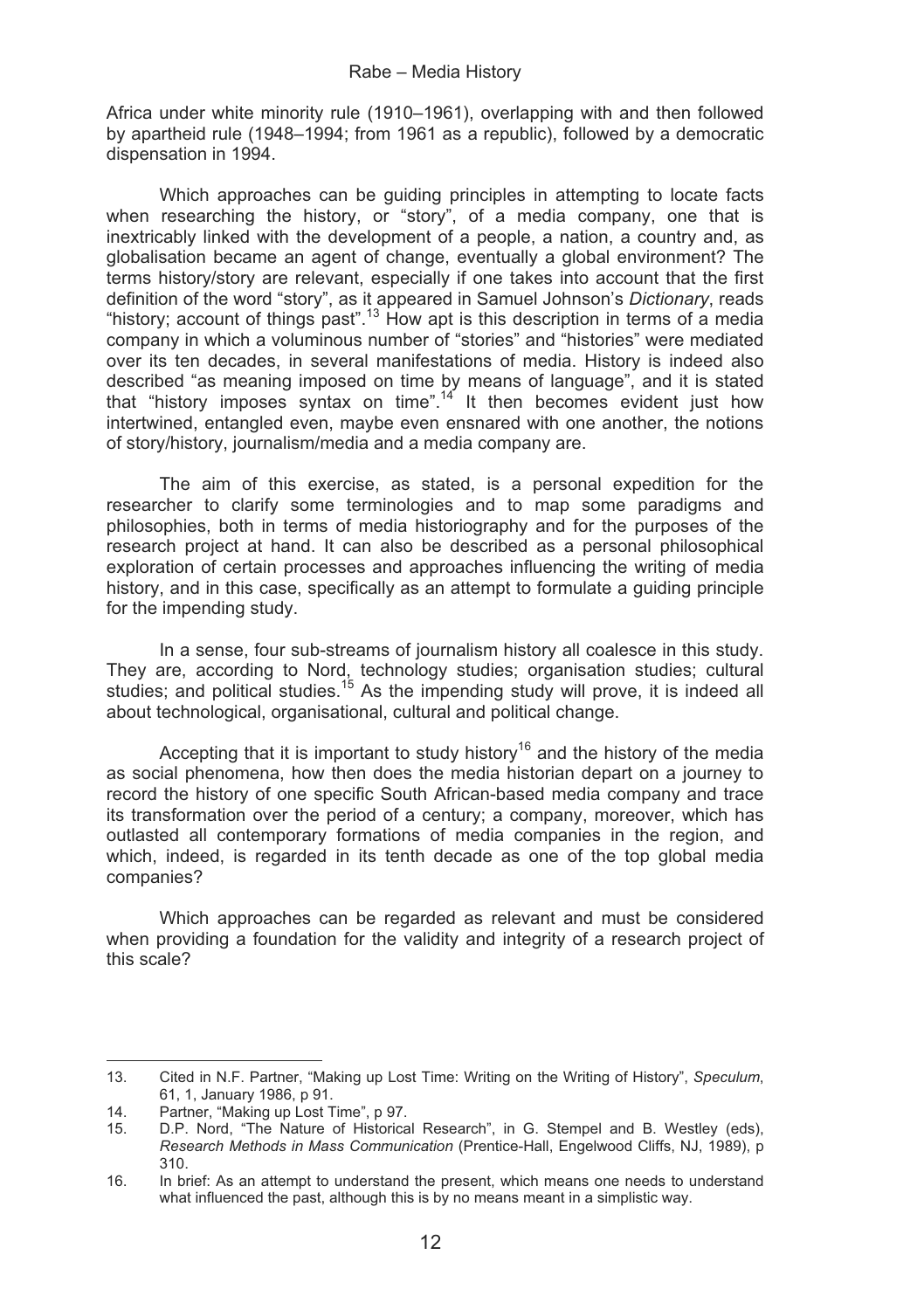# **The research process**

To introduce one construct in terms of a point of departure for a research project, Berger's rather simplistic answer to the above question is clear: "From the immense amount of material available to historians, they have to select relevant and important sources."17

However, this simplistic approach encapsulates the typical dialectic, or even paradox, in that it emphasises the complexity of the issue, which can only be reduced to "relevant" and "important" once certain paradigms are defined.

The question that needs to be clarified is how the historiographer can differentiate between what is *relevant* and *important* in terms of a media company that was a social, cultural, economic and, most importantly, a political agent of empowerment of an exclusive ethnic grouping in at least its first half-century, given the complex South African society after the Anglo-Boer War. The company was then transformed into an agent of transformation *itself* when the realisation dawned, early in its second half-century, that the nationalistic idealism that had morphed into a nationalist ideology was immoral and inhumane.<sup>18</sup> In fact, leading Afrikaner journalists and intellectuals such as Piet Cillié, Schalk Pienaar and N.P. van Wyk Louw began to question not only the practical outcome, but also the moral base of apartheid – even before the company's 50th jubilee in 1965.<sup>19</sup>

In other words: one could already state, right at the starting point, that the subject's complexity might be so overwhelming as to be an obstruction in its own right to determine what is *relevant* and *important*.

These were just some of the initial concerns that engaged this researcher in attempts to reflect on the processes and approaches that could inform the research project in an attempt to understand the processes and approaches in researching and writing media history.

This article will now proceed to trace and record some paradigms and philosophies in current discourses on media historiography. This was deemed imperative, especially for the South African context in which, as has already been stated, the field of media historiography is understudied. One could even argue that there may be a need to formalise a specific unpacking of approaches and paradigms for the needs of the subfield of media historiography, especially since specific lacunae exist.

In terms of the requirements of the project at hand, what is the point of departure for a study on the founding and development of a media company over a hundred years, so as to do it justice and not to impose the iniquity of misinterpretation, oversimplification, or even the sin of presentism onto the mass of collected and collated data? This is necessary, especially because the study

-------------------------------------

<sup>-</sup>17. Berger, *Media and Communication Research Methods*, p 155.

This article does not focus on the morality of the ideology of Afrikaner nationalism, which was cause and effect for the founding of Naspers, but reflects on the processes of historiography and, in this case, specifically on media historiography.

<sup>19.</sup> Several sources are relevant here, among others, B. Naudé, *My Land van Hoop* (Human & Rousseau, Cape Town, 1995), p 52; J.J.J. Scholtz, "'n Nuwe Tydvak Breek Aan", in W.D. Beukes (ed.), *Oor Grense Heen* (Tafelberg, Cape Town, 1992), p 21; and Stellenbosch University Documentation Centre, A220 M 4 (2/2), P.J. Cillié Collection, "Verwoerd: Die Mitologie", an unpublished collection of essays entitled *Momente*, dated 1993.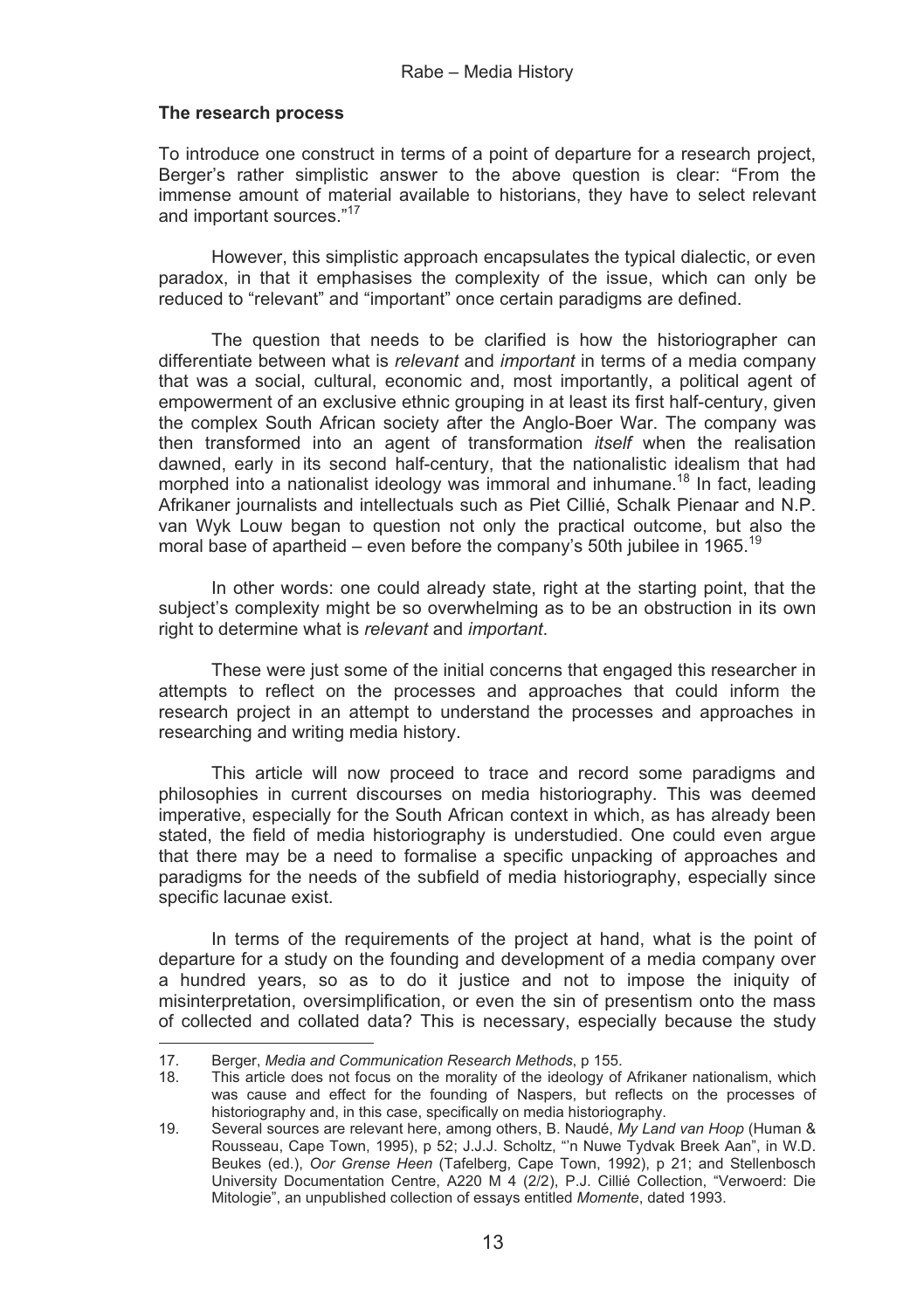concerns an entity that was founded with its so-called "twin", the National Party. Together they have been described as the "first nationalist liberation movements in Africa"<sup>20</sup>

For Berger, research means "to investigate something thoroughly, to search for information, to try to find out about something that is of interest".<sup> $21$ </sup> According to Berger, the basic questions that academic researchers ask, namely who, why, how, what, when, which and where, $2^2$  can be compared to the basic tenets of journalism or news writing. They are the so-called five Ws and one H – who, what, when, where and why, followed by how.

The difference is that the product of each approach (that of an academic research project, and that of journalism) is produced in different registers, styles and presentations, to form different constructs for different audiences and consumptions.

For Berger, some of the characteristics of "formal research" involve more systematic and structured observation tested against "concepts", or theories, to "make sense of things", together with being objective ("or try[ing] to be"), and the correct interpretation of findings or conclusions.<sup>23</sup>

For journalism, the register and style are those required and prescribed by the mass media, in other words independent, verified and objectively collected and collated facts, with attributions according to the principles of mass media.

### **Journalism and media clarified**

For the purposes of this exercise, some clarification is needed of the terminology of *journalism* and *media*, because the research subject covers both these fields.24

Journalism can be regarded broadly as a field within mass communication that records the events of the day. It disseminates content on any given news platform, be it in print, broadcast (radio or TV) or digital, mobile format. Journalism is a subfield of media, the plural form of medium, suggesting the "channel in and through which messages are communicated, whether by written, spoken or otherwise semiotic means".25

To clarify: the research project will not concern itself only with *journalism* history per se, but with *media* history, the broader field within which it is situated. This is an important clarification, because the original newspaper company that is the subject of the research project not only did "jobbing" (commercial printing work), but soon branched out into publishing magazines and books. Eventually, with the advent of electronic media (in its seventh decade in the 1980s) and the

----------------

----------------

<sup>-</sup>-----20. *Die Burger*, 26 July 2010.

<sup>21.</sup> A.A. Berger, *Media Research Techniques* (Sage, Thousand Oaks, CA, 1998), p 3.

<sup>22.</sup> Berger, *Media Research Techniques*, pp 4–6.

<sup>23.</sup> Berger, *Media Research Techniques*, pp 8–9.

<sup>24.</sup> This researcher would like to motivate that it is not necessary to discuss these topics at length, as they are not the foci of the article. They are nevertheless part of the field in which the researcher wishes to investigate some theories, paradigms and philosophies in the relatively young research area of media history in South Africa.

<sup>25.</sup> B. Franklin, M. Hamer, M. Hanna, M. Kinsey and J.E. Richardson, *Key Concepts in Journalism Studies* (Sage Publications, London, Thousand Oaks and New Delhi, 2005), p 143.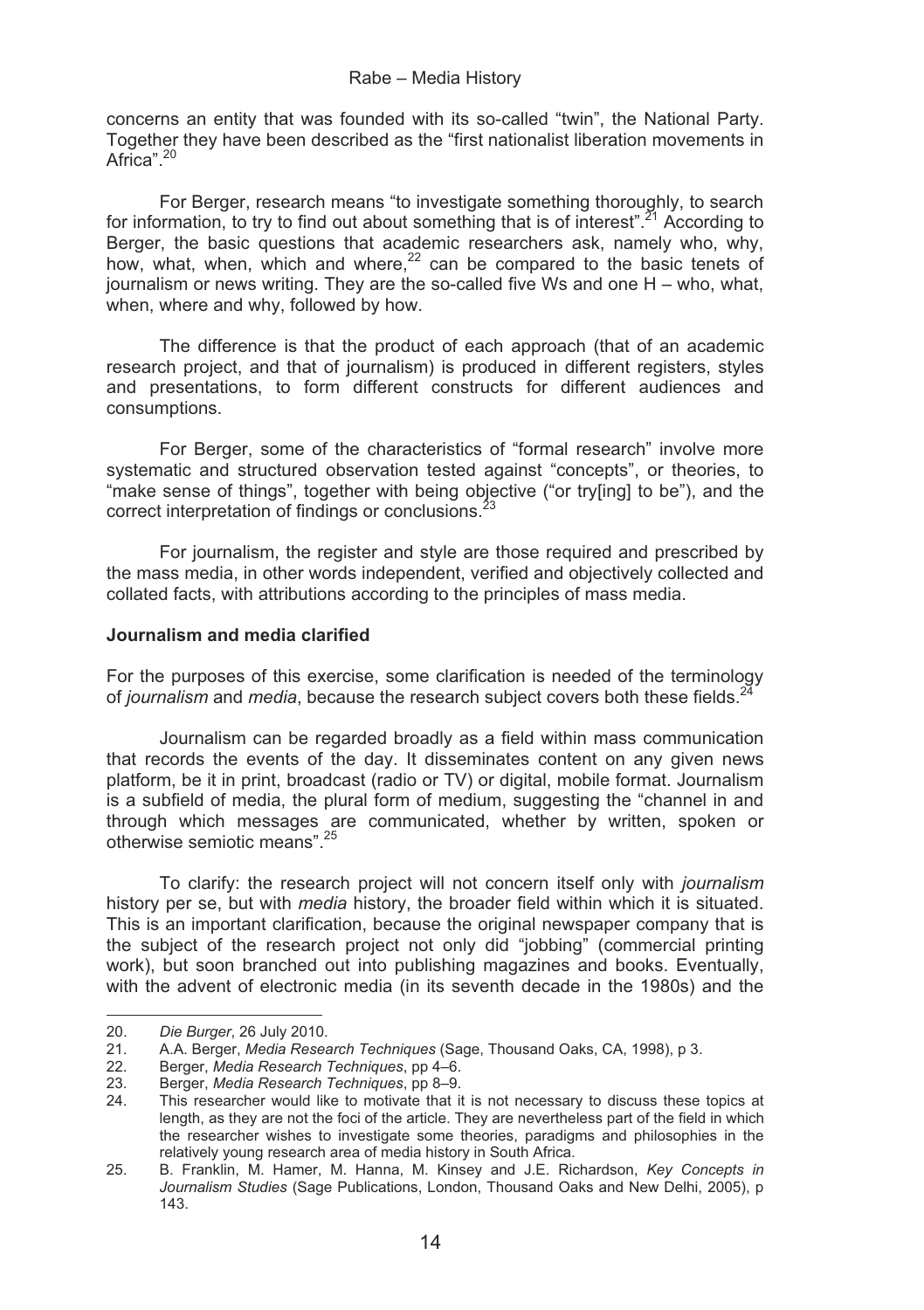digital era following that, its development towards a multimedia company began. One might even call its e-commerce platforms today "e-jobbing".

In other words, the focus is not merely on an exclusive *journalism* history, but an inclusive *media* history. The term media history in this article therefore will include the term journalism history.

### **Journalism and the history of the field clarified**

It is, however, also relevant to argue the case for journalism, journalism history and media history within the field of journalism studies and media studies. To stake the claim for journalism history or media history, as a subfield, this argument will also be supported by a brief discussion that will show the binary qualities shared by journalism and history.

Journalism has been studied at university level for more than a century, and its "academic pedigree" has been under discussion ever since. $^{26}$  It has been viewed, among other things, as a "hybrid, interdisciplinary mix of the humanities and the social sciences".<sup>27</sup> Partly professional and partly academic, it straddles theory and practice. This questioning of its academic pedigree was motivated because journalism was seen to be lacking a formal academic methodology, and as something of "a bastard orphan discipline".

Lamble builds on the argument by Medsger that this has been the case especially since the 1950s, when "a new force" took root in some journalism programmes that eventually "permeated" them - in fact, it "colonised" journalism.<sup>28</sup> This "new force" was communication studies, which led to the "changes and confusion that dog[ged] journalism education". This uniting of communication studies and journalism, according to Medsger, grew out of a mix of "bureaucratic expediency and a lack of understanding of journalism".<sup>29</sup>

With uncertainties regarding journalism within the broader and less specific field of communication having been briefly clarified, and with journalism studies being sanctioned within the broader field of media studies, as having an academic heritage, it can be stated that the validity of journalism studies *as a field* should no longer be doubted. One can even add, as Medsger postulates, that "journalism itself is the study and synthesis of everything else, of all disciplines".<sup>30</sup>

---------------------------------------

26. S. Lamble, "Documenting the Methodology of Journalism", *Australian Journalism Review*, 26, 1, 2004, p 85.

<sup>27.</sup> S.D. Reece, "The Progressive Potential of Journalism Education: Recasting the Academic Professional Debate", *The Harvard International Journal of Press Politics,* 4, 4, 1999, pp 70–94.

<sup>28.</sup> B. Medsger, *Winds of Change: Challenges Confronting Journalism Education* (The Freedom Foundation, Arlington, VA, 1996), p 55.

<sup>29.</sup> This confusion arose when communication studies and critical theory studies conflagrated as a field within certain schools of thought, leading to a view that also regarded journalism studies with some contempt as a lesser field and as occupying itself with empirical studies as opposed to the meta-approach of critical theory studies. This will not be discussed for the purposes of this reflection as it is not deemed relevant.

<sup>30.</sup> B. Medsger, "Getting Journalism Education out of the Way", *Essays,* available at http://journalism.nyu.edu/publishing/archives/debate/forum.1.essay.medsger.html Accessed 10 January 2014.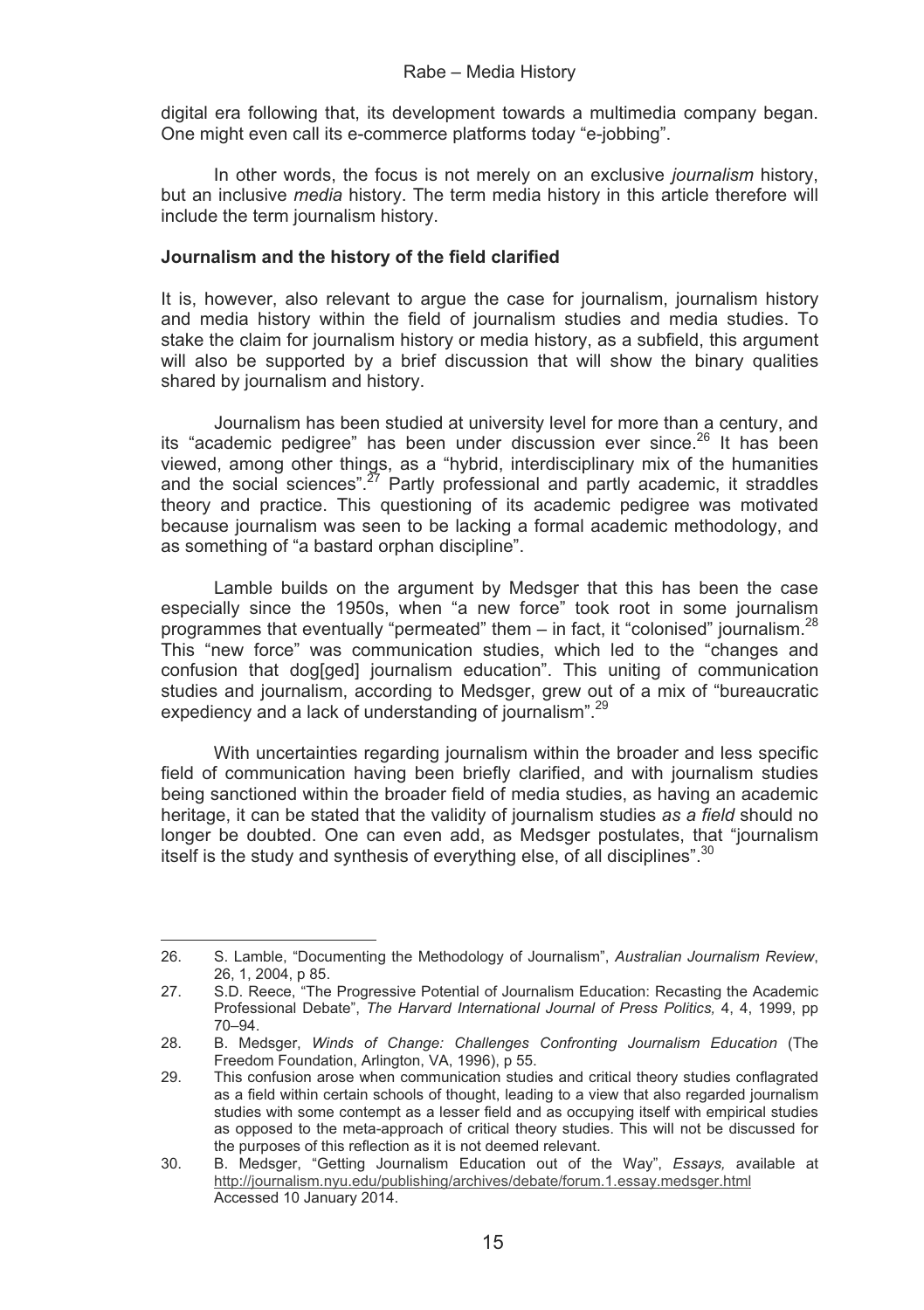Indeed, journalism studies as a field is now also supported by publications such as Sage's *Key Concepts in Journalism Studies* (2005).<sup>31</sup> Furthermore, the First International Conference on Journalism Studies, focusing on the impact of the social, economic, political, technological and educational changes in the practice of journalism and its professional identity, was held in Santiago, Chile in  $2012^{32}$ 

Lastly, it might be opportune to conclude this section with the words of Nord, namely that "[j]ournalism historians would be remiss if they were to limit themselves to the study of the communication aspect of journalism and ignore the infinite variety of journalism history".<sup>33</sup> Thus, also relevant to this reflection, a brief discussion of journalism and history will follow.

# **Journalism and history clarified**

It is expedient to revisit the Lamble argument that in terms of scholarship (and thus as a discipline) journalism stretches "at least as far back … as the Greek philosophers".34 Yin, in particular, argues that there is a close relationship between journalism and history, in that the who, what, when, where, why and how questions are relevant, but that the why and how questions "have special relevancy to the history of journalism".<sup>35</sup>

Lamble also refers to Meyer's now well-known phrase about journalism being "history in a hurry".36 This builds on a notion argued as early as 1949, namely for the relationship between journalism and history, and that

… the journalist is himself [sic] the historian of the present, and the record which he puts together will, when used with critical discretion, furnish valuable source material for the scholar of the future who delves into the history of our times".<sup>3</sup>

As Lamble quotes Windschuttle:

--------------------------------------

The origins of journalism lie in exactly the same place as the origins of history. The first true historian is widely known as Thucydides [about 455-400 BCE], the Athenian who wrote *The History of the Peloponnesian War* … This is all first-hand observation and, to my mind, there is no doubt it is journalism. In short, as well as the first historian, Thucydides should be recognised as the first journalist.<sup>38</sup>

Thucydides may be regarded by some as the first journalist *and* historian because of his eyewitness accounts of the Peloponnesian War; for other scholars,

<sup>31.</sup> B. Franklin, M. Hamer, M. Hanna, M. Kinsey and J.E. Richardson, *Key Concepts in Journalism Studies.*

<sup>32. 1</sup>st International Conference on Journalism Studies, available at http://www.isracom.org.il/.upload/1st%20INTERNATIONAL%20CONFERENCE%20ON%2 0JOURNALISM%20STUDIES.pdf Accessed 27 February 2014.

<sup>33.</sup> Nord, "The Nature of Historical Research", p 310.<br>34. Lamble, "Documenting the Methodology of Journal

<sup>34.</sup> Lamble, "Documenting the Methodology of Journalism", p 90.<br>35. R.K. Yin. Case Study Research: Design and Methods (3

<sup>35.</sup> R.K. Yin, *Case Study Research: Design and Methods* (3rd ed.), (Sage Publications, Thousand Oaks, CA, 2014), pp 9–10.

<sup>36.</sup> P. Meyer, *Precision Journalism: A Reporter's Introduction* (2nd ed.), (Indiana University Press, Bloomington and London, 1979).

<sup>37.</sup> M. Wilkerson, "History and Journalism Research", in R. Nafziger and M. Wilkerson (eds), *An Introduction to Journalistic Research* (Greenwood Press, New York, NY, 1968), p 11.

<sup>38.</sup> K. Windschuttle, "Journalism and the Western Tradition", in *Australian Journalism Review*, 21, 1, 1999, pp 50–67, quoted in Lamble, "Documenting the Methodology of Journalism", p 94.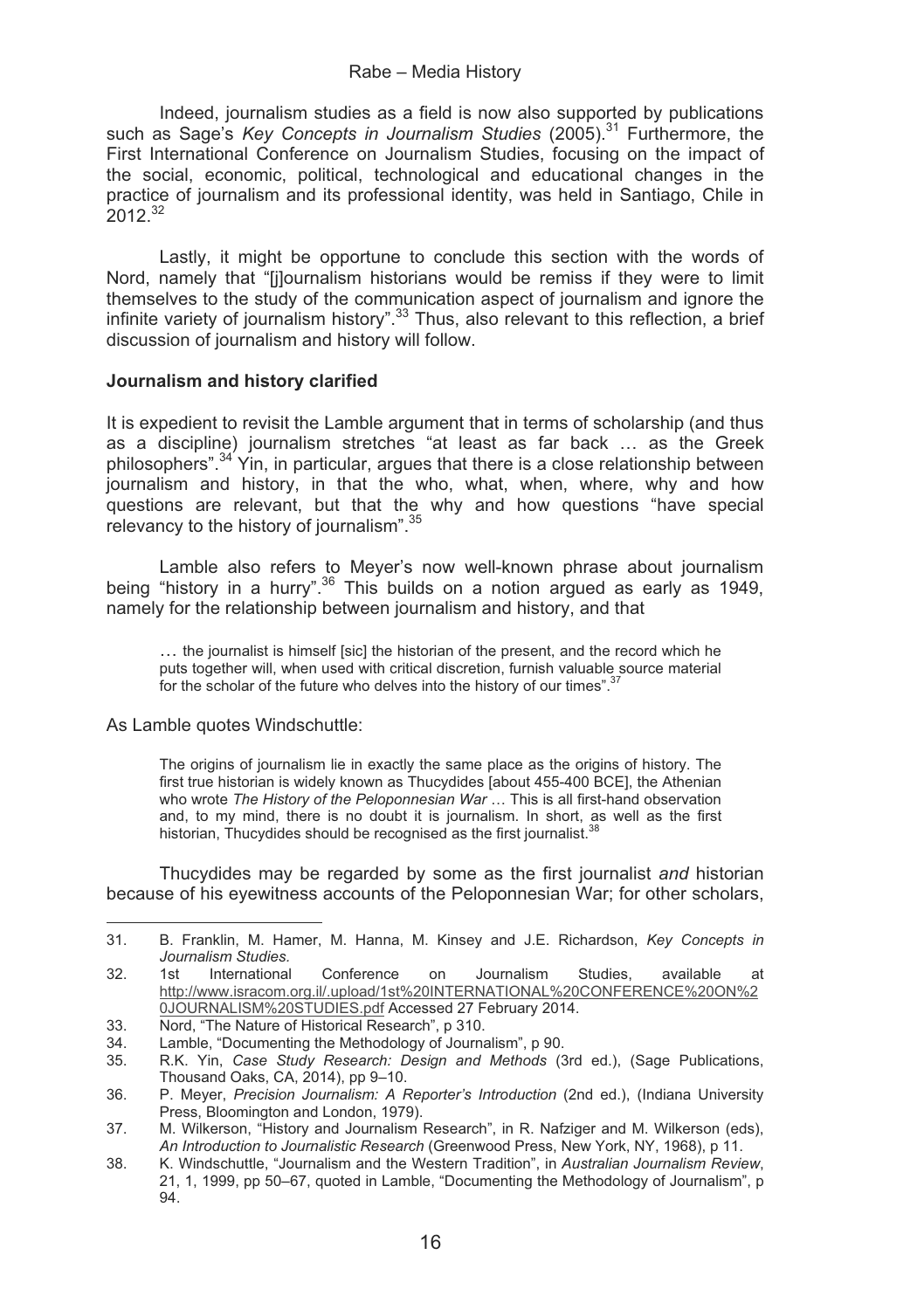Herodotus (484-425 BCE), who recorded the Persian Wars, is regarded as the *pater historiae*. 39

Indeed, the same academic tension in historiography, namely that of whether the discipline falls within the humanities or the social sciences, is applicable to journalism studies. Still, Nord concedes that distinctions such as the divisions between history as idiographic (particularising) and nomothetic (generalising), a controversy well into its second century, is a "very bad one", because the "distinction is necessarily blurred". Like all typologies, the distinction dichotomises "what are really continuous variables". According to Nord, in practice, "historians have never been completely idiographic, nor can they ever be completely nomothetic. They move back and forth from the particular to the general, borrowing ideas and methods from any source available".40 Historians have "rarely clustered at the extremes of these categories", but have "scattered along their full range". Indeed, for Nord, since the 1980s there has been a "time of convergence of the humanities and the social sciences [within historiography] $^{n}$ ,  $^{41}$ 

After these brief clarifications of and foundational constructs relating to journalism and media, and journalism and history, this researcher will now proceed with the conceptualisation of a "guiding principle" in terms of the project that elicited these primary observations and reflections on journalism/media and history.

After accepting the challenge to write a history of a media company of such extent and complexity, it was deemed necessary to revisit some processes in studying history, or, in journalistic terms, the *what* and *why* of historiography (in this case, media historiography), before embarking on such a study.

Some notions on (media) history and historiography, or the *what* and *why*, will now be unpacked, including, firstly, a brief discussion of history/historiography. This will be followed by a revisiting of some relevant approaches, or the *how*, of studying and writing historiography (in this case, media historiography).

# **History and historiography in general**

Before proceeding to some relevant examples of theoretical approaches, it is expedient to ground the discussion of the basic tenets of history (broadly defined as the narrative of the past) and historiography (broadly defined as the recording or writing of the narrative of the past).

For Sonderling, historiography can be defined as the study of history as a particular scientific field of inquiry defined in the most general way "as the study of the past". $42$ 

Lamble refers to mass communication theorists Startt and Sloan, who contended that "historical study contains at least three elements: (a) evidence, (b) interpretation, and (c) narrative".<sup>43</sup>

------------------------------- ---

39. De Villiers, "Geskiedeniswetenskap en die Nuwe Suid-Afrika", p 199.

<sup>-</sup>---40. Nord, "The Nature of Historical Research", p 293.<br>41 Nord. "The Nature of Historical Research" pp 293.

<sup>41.</sup> Nord, "The Nature of Historical Research" pp 293–294.<br>42. S. Sonderling "Historical Research in Communication"

<sup>42.</sup> S. Sonderling, "Historical Research in Communication", in G.M. du Plooy (ed.), *Introduction to Communication* (Juta, Cape Town, 1995), p 90.

<sup>43.</sup> Lamble, "Documenting the Methodology of Journalism", p 97.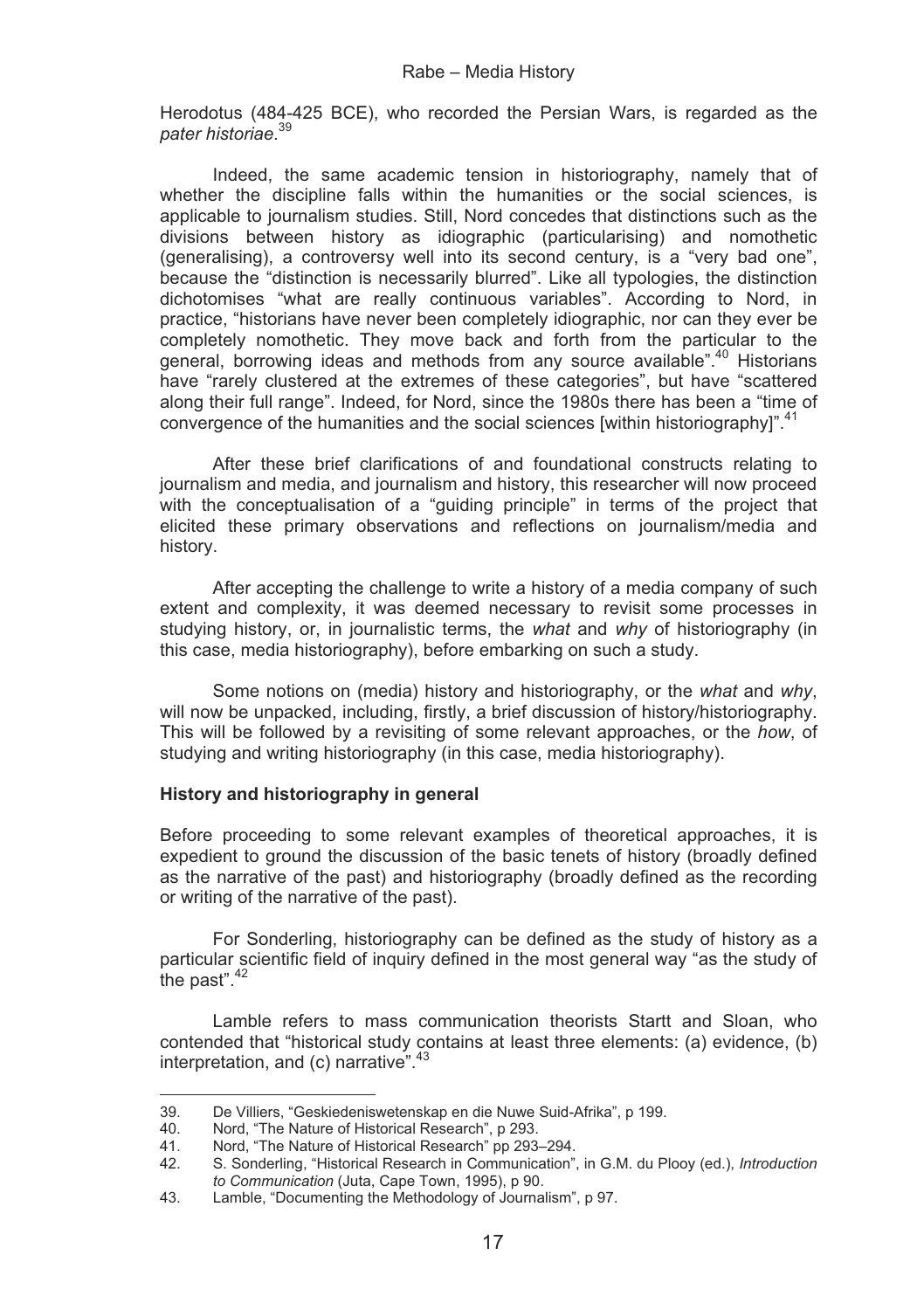This of course echoes the Rankean "programmatic dictum"<sup>44</sup> of "simply to show how it really was (*wie es eigentlich gewesen*)"45 as "probably the most famous of all pronouncements about the nature of history".46

A more recent and South African definition of historiography describes it as "human science" (and thus part of the humanities) and as an attempt to mine the "accessible sediment, reports, and analyses of events in the past".47

In revisiting the work of some relevant scholars of communication history, one can start with Berger's statement, which encompasses the complexity of history rather simplistically: "First, when we think of history, we think of studies of the past, and in that respect, history is about the past.<sup>48</sup>

Sonderling believes that history is "a set of human actors, activities and events that have occurred in [a] particular place and at [a] particular time in the past". But: history is "more than a list of dates, names and places or facts that *speak for themselves*" (emphasis original). For him, historical research "involves the study of the records of the past and reveals what people *chose to communicate* about their world" (emphasis original).49

Partner regards history as "a hermeneutic expressed in narrative constructed under special, severe constraints". These "special constraints" on "the finding and handling of evidence, previous scholarship, argumentation [and] provisional and declarative statements, constitute the epistemological (and artistic) foundation of history".<sup>50</sup>

Nord writes that there are different views about the nature and aim of historical research, and distinguishes between two main approaches, namely a humanist/positivist (or idiographic [particularising]) and a scientific/idealist (or nomothetic [generalising]) approach. But there is a growing realisation "that for history (perhaps for all knowledge) the distinction is necessarily blurred". For Nord, the humanist historian (and approach to communication history) is concerned with the study "of unique events or sequences", in order to understand an event by understanding its context in a particular space and time, whereas the social scientist historian is interested in "general processes" and hopes to construct generalisations and theories "to explain classes of events without regard to space or time".51

Fourie regards the positivistic and critical approaches in communication research as the "two grand theories from which all mass communication research depart[ed]".52 For Fourie, the positivist approach focuses on the scientific method and empiricism, and the critical approach on ideology and power, "aiming to

----------------

------------------

<sup>44.</sup> R.S. Stroud, "'Wieeseigentlichgewesen' and Thucydides", *Hermes*, 115, 3, 1987, p 379.

<sup>-</sup>---45. Carr, *What is History?*, p 3.

<sup>46.</sup> Stroud, "'Wieeseigentlichgewesen' and Thucydides", p 379.

<sup>47.</sup> De Villiers, "Geskiedeniswetenskap en die Nuwe Suid-Afrika", p 198. Quotation translated from the Afrikaans.

<sup>48.</sup> Berger, *Media and Communication Research Methods*, p 155.

<sup>49.</sup> Sonderling, "Historical Research in Communication", p 90.<br>50 Partner. "Making up Lost Time", pp 112–113.

<sup>50.</sup> Partner, "Making up Lost Time", pp 112–113.<br>51 Nord "The Nature of Historical Research", pp.

<sup>51.</sup> Nord, "The Nature of Historical Research", pp 293–294.<br>52 P.J. Fourie. "Approaches to the Study of Mass Comr

<sup>52.</sup> P.J. Fourie, *"*Approaches to the Study of Mass Communication*",* in Fourie (ed.), *Media Studies*, p 145.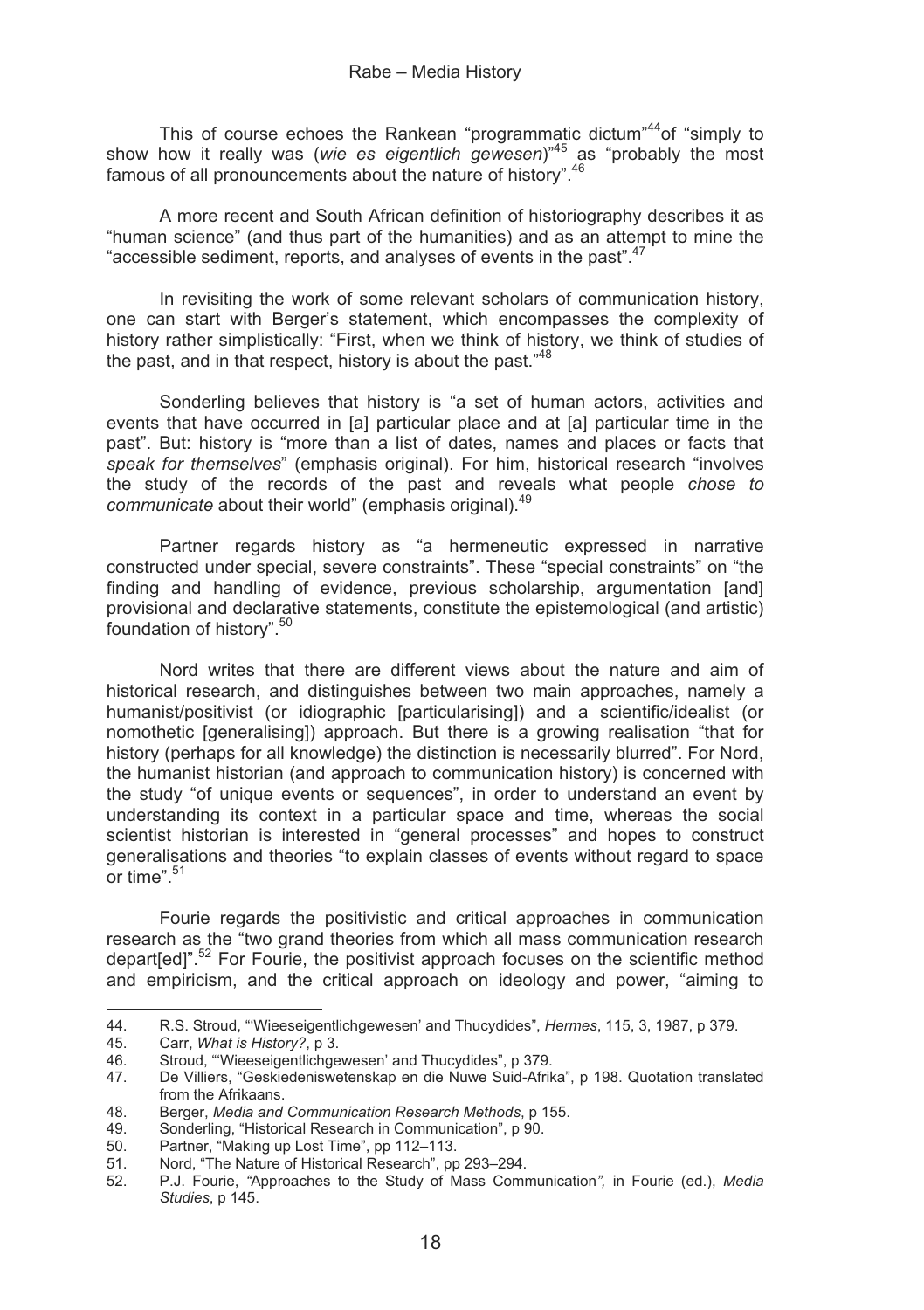expose the misuse of the media by a power elite". Historiography, in essence, is a combination of the two approaches, because it must make use of what is to be found through empirical research and what must be interpreted from those factual findings. This also leads to what is called a fusion of paradigms, because positivistic research "tends to be supplemented with critical interpretation and evaluation, while critical researchers often back up their assumptions with empirical proof".<sup>53</sup>

Sonderling, in terms of his view, mapped out a series of theoretical approaches to communication history. He chose to categorise the broad approaches to theories of history as the cyclical view of history, the providential view and the progressive view. With regard to specific approaches in communication history, he distinguishes between the Intellectual History School, the Social History School, the Cultural History School and the Rhetoric of History School.<sup>54</sup> Irrespective of all approaches, "all our information about events in the past is indirect and is available to us only through a reconstructed account of past events".

To summarise, historiography as science attempts to *re*-create a certain "past reality", although such a postulated "reality" can be approached in manifold ways and, equally, be interpreted in as many ways, which will be discussed next.

# **The matter of interpretation**

--------------------------------------

Following the process of collecting and collating data about past realities from the point of departure of certain paradigms, the matter of interpretation of such sets of data also needs to be addressed. Manifold constructs of interpretation of historical research exist. As Babbie and Mouton write, "[b]ecause historical … research is a qualitative method, there are no easily listed steps to follow in the analysis of historical data". They refer to Weber's notion of "*verstehen*" – "understanding", meaning that the "researcher must be able to take on, mentally, the circumstances, views, and feelings of those being studied, to interpret their actions appropriately".55 According to McDowell, the social sciences approach to historical research combines narrative with the details of events and analysis, placing "those events in a broader social, economic or political context".<sup>56</sup>

Still, historiography can only contain "part truths", because the complexity of the past reality remains unattainable.57 Indeed, a postmodern interpretation can be that there is no final answer, as there is no final "reality". These "realities" are subject to those who are writing the history, in other words, the historians/historiographers themselves.

For the purposes of the research project at hand that prompted this reflection, it is imperative to note that "[o]ne purpose of good history is to provide understanding of *change*", as Lamble quotes Startt and Sloan (emphasis added).<sup>58</sup>

<sup>53.</sup> Fourie, *"*Approaches to the Study of Mass Communication*"*, p 145.

<sup>54.</sup> Sonderling, "Historical Research in Communication", pp 92-94.<br>55. E. Babbie and J. Mouton. The Practice of Social Research

<sup>55.</sup> E. Babbie and J. Mouton, *The Practice of Social Research* (Oxford University Press, Oxford, 2001), p 403.

<sup>56.</sup> W.H. McDowell, *Historical Research: A Guide* (Pearson, Harlow, 2002), p 16.

<sup>57.</sup> De Villiers, "Geskiedeniswetenskap en die Nuwe Suid-Afrika", p 198.<br>58. Ouoted in Lamble, "Documenting the Methodology of Journalism", pp.

<sup>58.</sup> Quoted in Lamble, "Documenting the Methodology of Journalism", pp 85–106.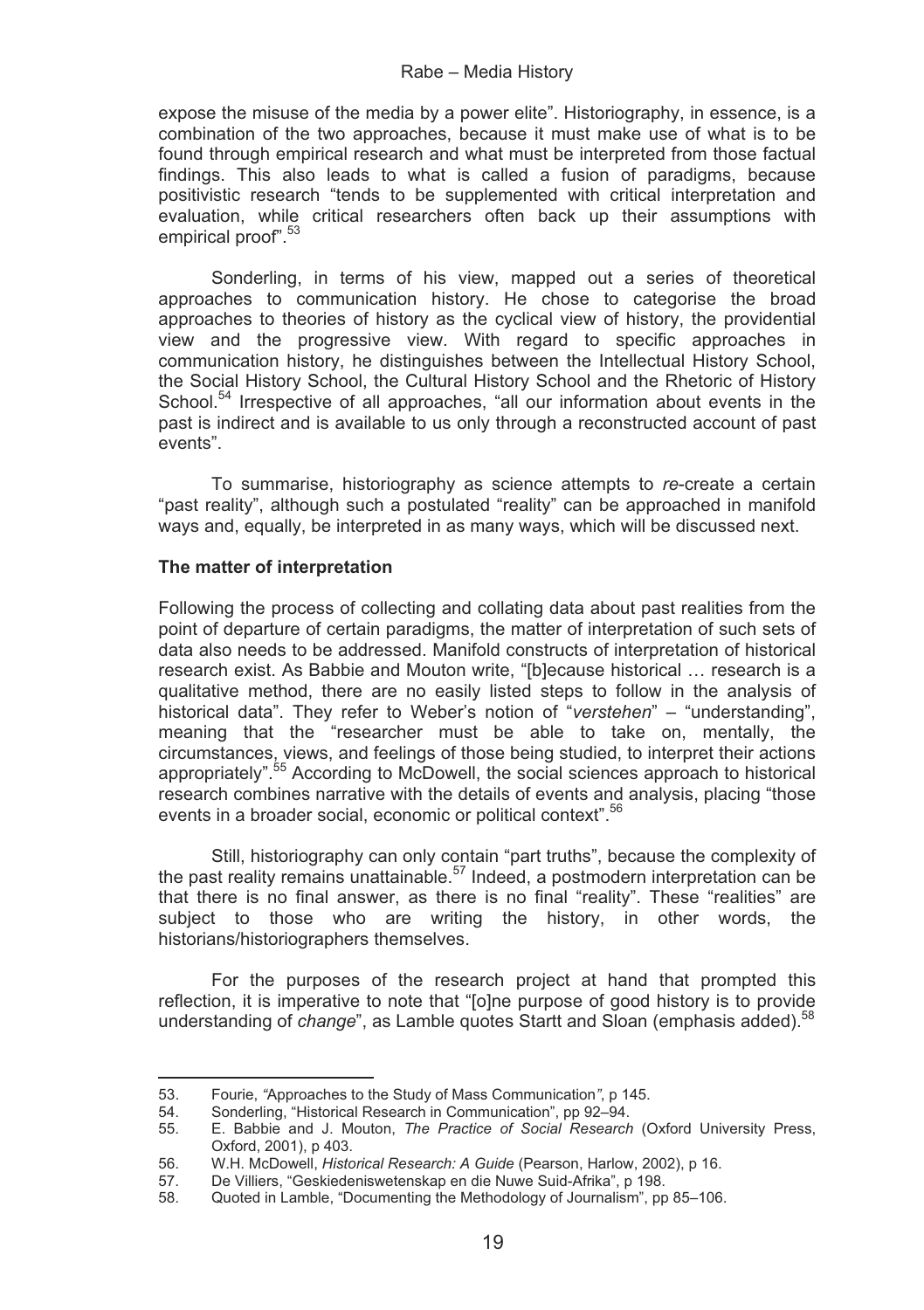It is important to bear this element of change in mind, because the media company that is the subject of the research project can be described as the epitome of an entity that at times in its ten decades of existence was an agent of change, and at times the result of change. This change concerned technological, organisational, cultural and political issues, to apply the four "sub-streams" as categorised by Nord.<sup>59</sup>

This article will now limit its focus to media historiography, in other words, a "particular scientific field of inquiry" in terms of the media, and will discuss methods of data gathering – or, in journalistic terms, the *how* of data collecting.

# **Relevant applicable methodologies for media historiography**

How then to create, or *re*-create,a hypothesis/antithesis/synthesis in terms of the history of a media company over a century? What are the modi operandi of the media historiographer in terms of collecting data?

Berger's rather rudimentary answer needs to be recalled, namely that historians, from the immense amount of material available to them, have to select relevant and important sources.<sup>60</sup>

The starting point for a methodology is thus as simple as this: to select what is *relevant,* and what is *important*.

But how does one distinguish "relevant" and "important" issues in such a way that they will not be subject to the historiographer's own views, because what one "sees" depends on where one "stands".

The simple answer is that it is impossible. Consequently, it is imperative that the researcher's own point of departure must be acknowledged and scrutinised. For Sonderling, the worldview that the researcher brings to her or his studies, "consisting of beliefs, attitudes, assumptions and values that influence the interpretation and analysis of historical data and the writing of the research report" must of necessity be considered.<sup>61</sup>

This is complicated by what Brown calls "fashion", and the complexities of certain "fashionable" approaches ${}^{62}$  in specific times and spaces, as already referred to – or, as Berkhofer suggests, that views and theories keep changing.<sup>63</sup>

Sources and their validity are another matter, because it must be ensured that a document is authentic as well as accurate. For Mouton, sources of error are, for example, drawing inferences from data that are not supported by data sets that are sufficient or relevant; or the biased interpretation of data through selectivity by attempting to prove a hypothesis without proper consideration of rival hypotheses or alternative explanations.64 Berger quotes Berkhofer:

------------------------------ --

<sup>-</sup>-----59. Nord, "The Nature of Historical Research", p 310.<br>60. Berger, Media and Communication Research Mei

<sup>60.</sup> Berger, *Media and Communication Research Methods*, p 155.

<sup>61.</sup> Sonderling, "Historical Research in Communication", p 91.

<sup>62.</sup> Brown, "Microhistory and the Post-modern Challenge", p 1.<br>63. Cited in Berger *Media and Communication Besearch Meth* 

<sup>63.</sup> Cited in Berger, *Media and Communication Research Methods*, p 156.

<sup>64.</sup> J. Mouton, *How to Succeed in your Master's or Doctoral Studies. A South African Guide and Resource Book* (Van Schaik, Pretoria, 2001), p 171.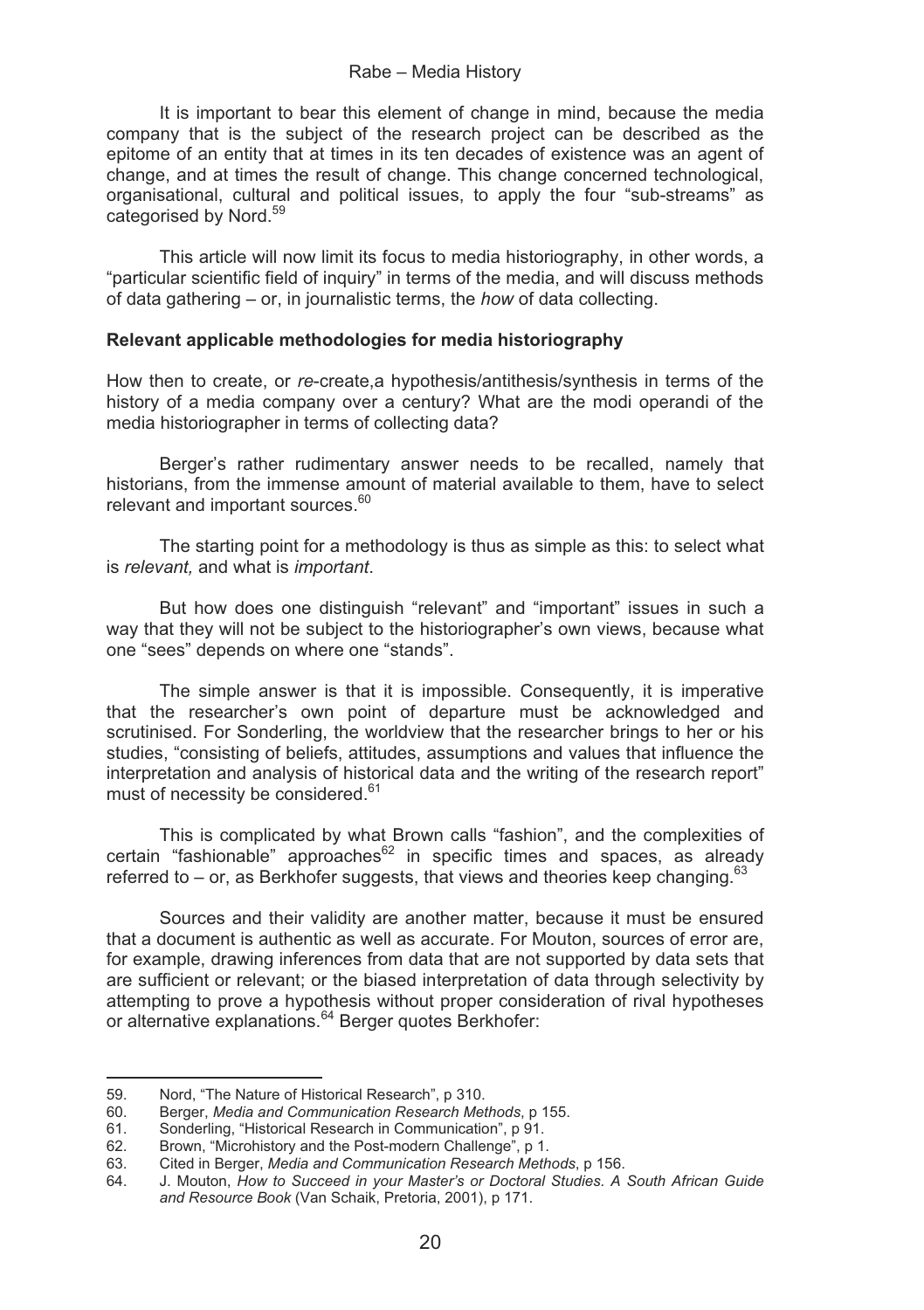Historians do not recapture or reconstruct the past when they analyze history; they interpret it according to surviving evidence and conceptual frameworks. All of the past reality can never be known to them because not all evidence remains. Furthermore, historians do not choose to deal even with all the facts derivable from the available evidence. They confine their interest to man's past, but not even all of that concerns them, for they further select from these data those parts that can be organized according to some interpretation or theory. Thus an historical synthesis is a highly selective account of a postulated past reality. Theory in the most general sense is crucial to every phase of historiography.<sup>65</sup>

To Berkhofer it was also clear that history is written, and rewritten, according to each era: "Every step of producing history presumes theoretical models of man and society, which in turn seem to change in terms of the shifting conceptions of man and society occurring in the historian's own society."<sup>6</sup> Commenting on this formulation, Berger felt obliged to stress that the role of women in history must also be acknowledged: "[F]or example, were Berkhofer writing today, he quite likely would have added the words 'and women's'." Furthermore:

It is natural to use our knowledge of the past to try and understand the present because we believe the past has influenced the present. That is one of the things history teaches us. How the past has influenced the present and what impact the past may have on the future is a different matter. To the extent that future developments in social thought shape the consciousness of historians, we can also argue that the future influences the past as we learn to interpret and understand it. $67$ 

With regard to the interpretation of historiography, this issue is even more topical in present-day South Africa, as is the subject matter of the research project discussed here. At a symposium in which the country's struggle history was overemphasised – although it was acknowledged that previous approaches were almost exclusively Afrikaner and "white-centric" – a prominent Afrikaner academic stated: "Dan skryf ons self 'n geskiedenis" (Then let us write a history ourselves). <sup>68</sup>

Indeed, to the extent that future developments in social thought might shape the consciousness of historians, one can argue that the future influences the past as it is interpreted and understood.<sup>69</sup>

But back to the research project at hand and the exploration of appropriate approaches and processes: How then does the media historian go about gathering data?

The simple answer: According to the same method used not only by historians, but all researchers, when doing research: by collecting data from sources from within specific points of departure or theoretical paradigms and gathering it with specific methodologies applicable to the subject and field.

The broadly defined qualitative historical research method is the obvious starting point to revisit the past and to attempt to understand a certain so-called

--------------------------------------

65. Quoted in Berger, *Media and Communication Research Methods*, p 156.

<sup>66.</sup> Quoted in Berger, *Media and Communication Research Methods*, p 156.

<sup>67.</sup> Berger, *Media and Communication Research Methods*, p 164.

<sup>68.</sup> F. Pretorius, "Inleiding", in F. Pretorius (ed.), *Geskiedenis van Suid-Afrika. Van Voortye tot Vandag* (Tafelberg, Cape Town, 2012), p 9. There is also a recent English translation of this work: F. Pretorius (ed.), *A History of South Africa: From the Distant Past to the Present Day* (Protea: Pretoria, 2014).

<sup>69.</sup> Berger, *Media and Communication Research Methods*, p 164.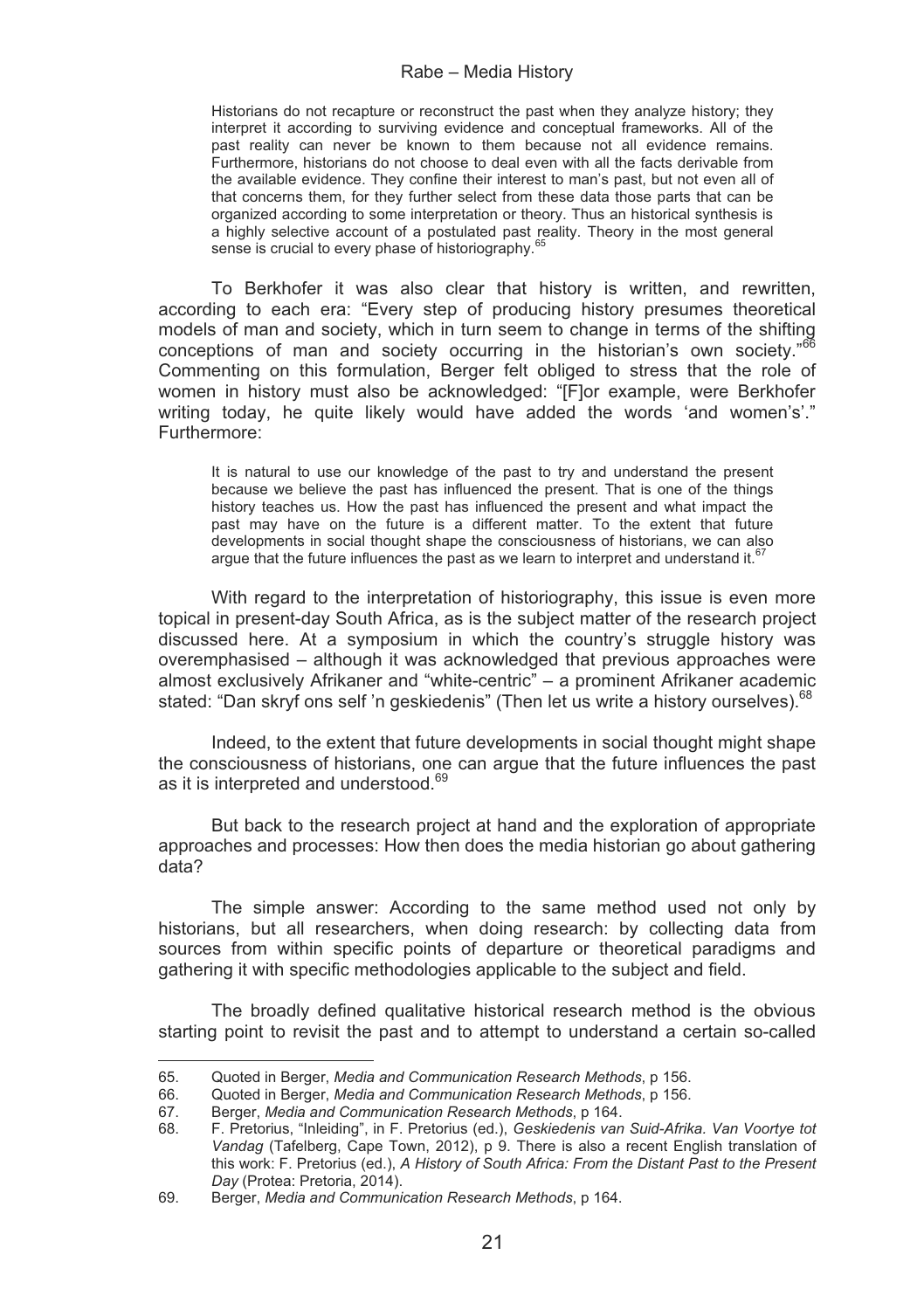"past reality" – accepting that no "past reality" can ever be complete. It can only suggest: this is what the researcher came across, which in turn will be determined by a specific point of departure.

The "communication of the people of the past" is to be found in documents containing historical data, which are, as generally accepted, broadly divided into primary and secondary sources.70 Primary sources "originate in the historical period that is being studied, for example original documents, reports and eyewitness accounts". Secondary sources are "further removed from the historical events being studied" and include (historical) publications, research articles and books written about earlier events.

Primary sources include "those that you have collected yourself", or which already existed in one form or another:

It is usually available in one of two forms: textual information or numeric information. Textual examples are documents, transcripts, autobiographies, diaries, letters, annual reports or mission statements. Secondary sources refer to written sources, including the internet, "which discuss, comment, debate and interpret primary sources of information", e.g., also articles or books.

Another methodology is to distinguish between what is called "deep-drilling" as opposed to an "episodic" approach, as Wigston cites Dahl.<sup>72</sup> "Deep-drilling" implies that the interactions between technology, politics, economics and culture at one particular point are studied to "untangle" the shifting relationships between the media as institution, the government and the public. The latter, the episodic approach, is executed in a chronological way.

Again, as is the case in terms of positivist and critical approaches, or idiographic/nomothetic approaches, both can be applied simultaneously by "drilling deep" in a certain era, but by doing so over a period of time to get an episodic glimpse of the "interactions between technology, politics, economics and  $C$ ulture".  $73$ 

# **Towards postulating a possible paradigm for the research project at hand**

If one organising principle of historiography is "history [as] record of progress".<sup>74</sup> it also echoes in the approach of historiography being an episodic, chronological development. For this researcher, this, in turn, fuses with the theory of media evolution formulated by Stöber.<sup>75</sup> In other words, one can postulate that history, including media history, and thus the history of a media company, is all about *evolution*, or *progress*, or *change* – Nord's "continuous variables"76 – and for this researcher, a key with which to unlock the vast data surrounding the history of a media company.

-----------------------------------

<sup>-</sup>--70. Sonderling, "Historical Research in Communication", p 90.

<sup>71.</sup> Mouton, *How to Succeed in your Master's or Doctoral Studies, pp 70–71.*<br>72. Cited in Wigston, "A History of South African Media", p. 5.

Cited in Wigston, "A History of South African Media", p 5.

<sup>73.</sup> 73. Wigston, "A History of South African Media", p 5.<br>74. Berger. Media and Communication Research Me

<sup>74.</sup> Berger, *Media and Communication Research Methods*, p 167.

<sup>75.</sup> R. Stöber, "What Media Evolution Is. A Theoretical Approach to the History of New Media", *European Journal of Communication*, 19, 2004, pp 483–505.

<sup>76.</sup> Nord, "The Nature of Historical Research", p 293.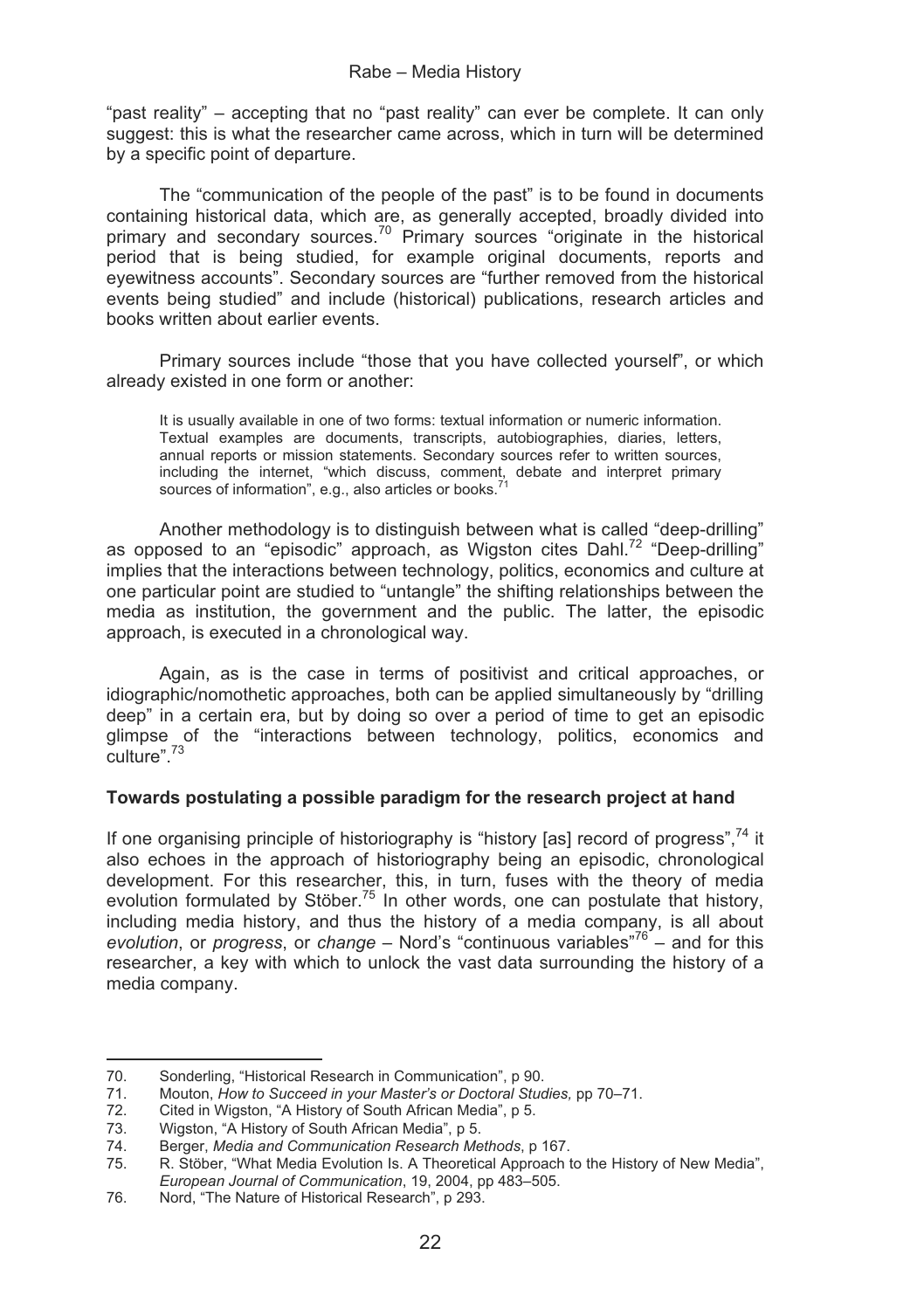Stöber's media evolution theory is an attempt to understand the past as more than a series of "random events".<sup>77</sup> He argues that the media are not only a product of technical innovation, but also of social institutionalisation. For him, institutionalisation is the interaction between four sub-systems, namely technology, law and politics, culture, and economy. These systems bring about change because of "dissatisfaction with the status quo".78 Stöber's theory of media evolution consists of three stages:

- The invention stage, with fundamental changes in the media, usually "an improvement for an original purpose".
- The innovation stage, when a new framework is established to legitimate changes. "Society is introduced to the new scenario through changes in media content." As soon as the new dispensation is accepted, debates on new laws and policies begin. The stage ends with the establishment of new functions, economic models and legal regulation.
- The diffusion stage, which "is the period of acceptance, or tolerance", of the new scenario.

 Wigston describes South African traditional media in terms of this model as being in the "innovation" phase with new economic models.<sup>79</sup> According to him, the Afrikaans press (or more accurately, the Afrikaans media) sees the emergence of the promotion of Afrikaans as a distinct culture as a new function. This of course is highly debatable, but not at issue for the purposes of this article. It has been said that it is difficult to predict how long the innovation stage will last in South African media, because matters such as Black Economic Empowerment are still "unresolved". "What we can say is that the current cycle of media development can be considered the most complex of all the cycles in the history of the South African media<sup>"80</sup>

 Stöber concludes that one cannot use the past to predict the future, because it is impossible to say which of the four sub-systems of media institutionalisation will be the driving force. Still, in terms of the value of analysing the history of the media, it is important that "[o]nly when we look back do the historical developments seem to have been rational and straight-forward".<sup>8</sup>

One thus can ask: in "looking back", how "rational" and "straight-forward" was the development of media in South Africa, particularly traditional Afrikaans media, and specifically the subject under research?

Stöber's media evolution theory and Berger's history as a record of progress82 resonate in what De Villiers describes as the ancient Greco-Roman cyclical view of history, which in the twentieth century was echoed in the rather pessimistic view of Spengler, namely that all "complacent cultures" must go through a specific cycle and will unavoidably not be able to escape a catastrophe.<sup>8</sup>

--

------------------------------

<sup>-</sup>-----77. Wigston, "A History of South African Media", p 54.

<sup>78.</sup> Stöber, "What Media Evolution Is", pp 483–505.

<sup>79.</sup> Wigston, "A History of South African Media", p 56.

<sup>80.</sup> Wigston, "A History of South African Media", p 56.<br>81 Stöber "What Media Evolution Is", p 484.

<sup>81.</sup> Stöber, "What Media Evolution Is", p 484.<br>82 Berger. Media and Communication Resea 82. Berger, *Media and Communication Research Methods*, p 167.

<sup>83.</sup> De Villiers, "Geskiedeniswetenskap en die Nuwe Suid-Afrika", p 199.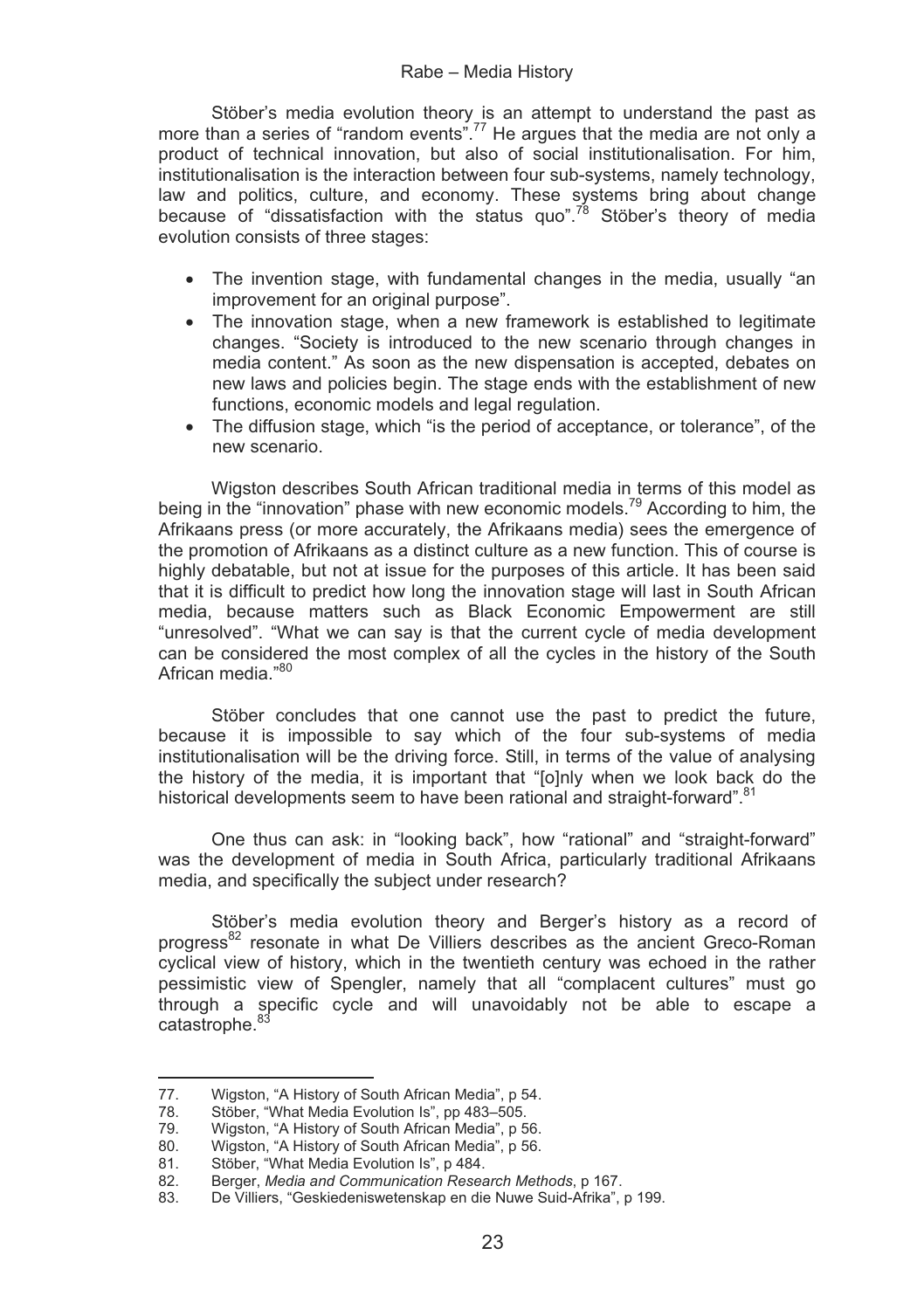One should also ask exactly how much history was made by media companies themselves. The 75th jubilee historian of the media company under discussion, the historian C.F.J. Muller, who has been described by Verbeeck as practising "Nationalistic Afrikaner historiography",<sup>84</sup> wrote that "[t]he influence of the press is usually difficult to measure".<sup>85</sup>

When this official 75th jubilee version of the company's history was written. the instruction, as given by the then company chairperson, was to write it "warts and all".86 No "homage" was expected, but rather an "objective representation of a really significant phenomenon in the history of our country".

One can say that such a formulation/instruction was already laced with subjectivity. The Instruction was given to a historian known for his Afrikaner nationalist worldview, so a narrative written within a certain paradigm in terms of the interpretation of collected and collated data, as well as the overall history, could be expected.

# **"Don't let change leave you behind"**

Taking South Africa's past into account: a past embracing colonialism; a British dominion with a unitary government; apartheid (including a republic, independent of the Commonwealth, declared in 1961); and a democratic dispensation from 1994, it can be accepted that South African history up to the 1990s, including its media history, mostly, although not entirely, was recorded according to a Western, colonial point of departure, resulting in specific Eurocentric constructs in terms of socio-political, cultural and economic issues. As a matter of course, this implies a paternalistic, racialised colonialist/nationalist history up to a certain point.

This researcher acknowledges this, and therefore one goal was to address this issue, and to mainstream, where and when applicable, the voiceless and marginalised during the full period under research, simultaneously being cognisant of not forcing such a construct.

To raise Berger's notion once more of historians reflecting their own time in their work, one would need to state that prevailing notions in historiography will ensure that the researcher is cognisant of, for example, feminist/womanist views. In other words, one would have to be mindful of an inclusive perspective in being sensitive of gender, and of other previously marginalised groups, and how the colonised/suppressed were represented in earlier narratives. This is precisely why history is "more than a list of dates, names and places or facts that *speak for themselves*" (emphasis original).<sup>87</sup>

Indeed, one can describe a commemoration of South Africa's Press Freedom Day (the commemoration of the 1977 banning of publications and the arrest of journalists) as precisely why history is more than "dates, names and places or facts".

--

------------------------------

<sup>-</sup>-----84. Verbeeck, "A New Past for a New Nation?, p 389.<br>85. C.F.J. Muller. Sonop in die Suide. Geboorte en Q

<sup>85.</sup> C.F.J. Muller, *Sonop in die Suide. Geboorte en Groei van die Nasionale Pers 1915–1948*  (Nasionale Boekhandel, Cape Town, 1990), p viii. Quotation translated from the Afrikaans.

<sup>86.</sup> C.F.J. Muller, *Sonop in die Suide*, p vii. Quotation translated from the Afrikaans.

Sonderling, "Historical Research in Communication", p 90.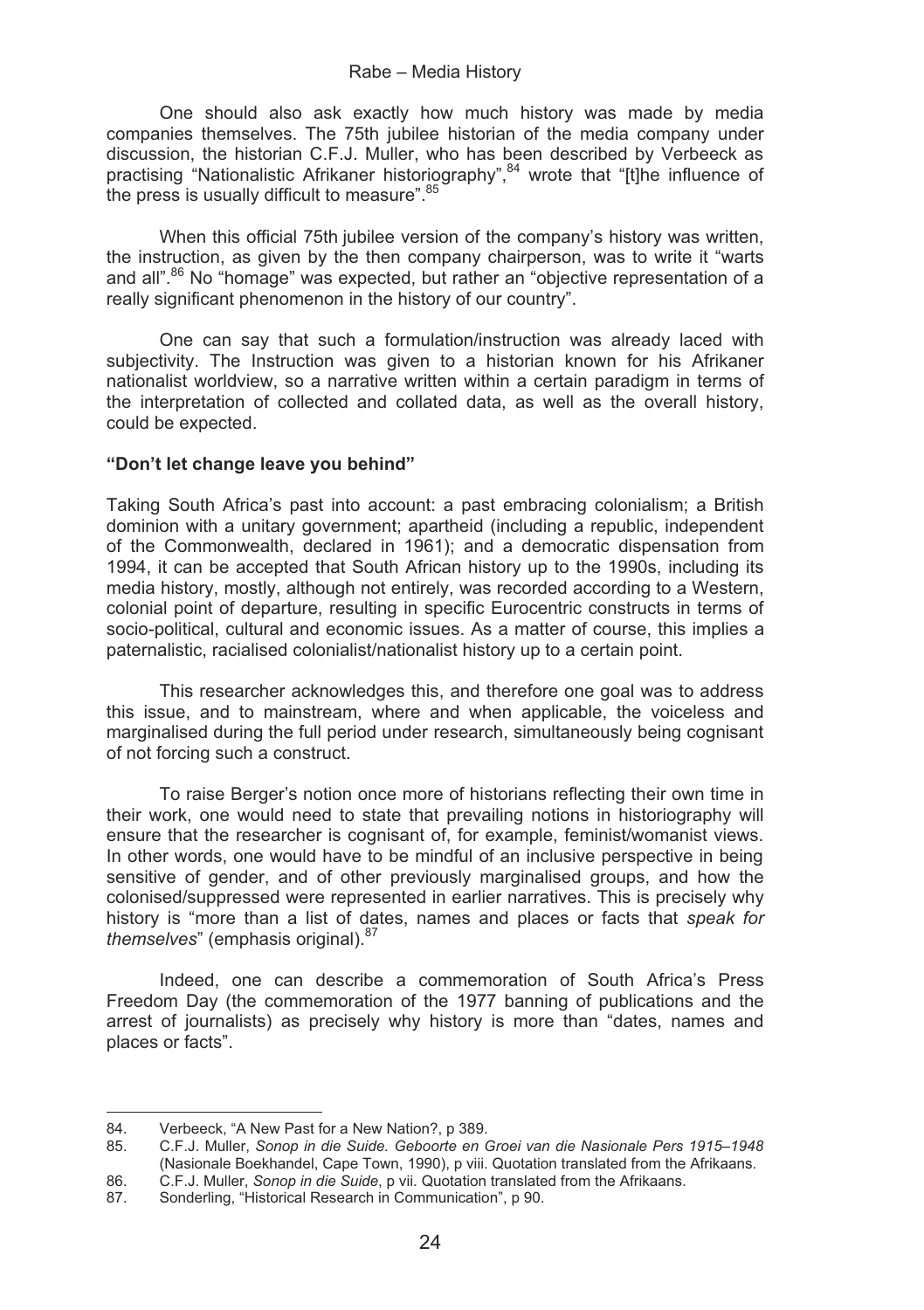Indeed, this second commemoration of Press Freedom Day in October 1995 in the "new" South Africa provided an "axis moment" of "dates, names, places or facts" that tied past and present together. Just more than one year after the first democratic election, a struggle leader, as guest speaker at the meeting, said:

South Africa has experienced a new dawn – one heralded by the new rainbow nation whose conscience, for the first time, has been unchained to utilise its intellectual capacities to the full, to think, speak, articulate and write freely. The media in general has been freed to remain the focal point of the nation's conscience.<sup>88</sup>

The speaker concluded with the image of a "changing" South Africa, "a changing story, a changing environment, and inevitably a changing media". Finally: "Don't let change leave you behind."

These words presented this researcher with a final meta-theoretical key for unlocking a point of departure for the Naspers project, because they contained a meta-narrative to history, not only as a possible media historiographical approach applicable to the research project, but also as a general approach to media history.

Indeed, *it was all about change*, on all levels, from cultural-politicalideological to technological-innovative – Stöber's theory of media evolution – in a "new South African" version.

This then led to the final insight in terms of finding an organising principle to construct a (chrono)logical narrative for this century-old media company, for its people, its nation, its country, and its world, by combining the theory of media evolution and the concept of the *agency of change*.

To take the concept of evolution to its origins: it was all about the Darwinian dictum of the "survival of the fittest".

# **In summary**

--------------------------------------

After visiting and revisiting paradigms and philosophies informing media historiography, some of which resonated in this article, in an attempt to find an organising principle to validate the integrity of a study of this extent, a final conclusion is that *evolution*, or *change*, is the constant factor, also in the recording of history.

The British philosopher Oakeshott, among others, postulated the idea of change as a paradox because it incorporates both the element of transformation as well as the inclination to remain the same. "Change thus is nothing but inherent continuity." Historiography and research must therefore always be dynamic.<sup>89</sup>

This can be distilled into what finally can be formulated as a "morphing media" theory – also as a metaphor for the company that is the focus of this research project. This theory might be especially applicable to the subject, which,

<sup>88.</sup> T. Sexwale, "Changes in the South African Press Environment", *Ecquid Novi* 17, 2, 1996, pp 306–311.

<sup>89.</sup> De Villiers, "Geskiedeniswetenskap en die Nuwe Suid-Afrika", pp 201 and 203. Quotation translated from the Afrikaans.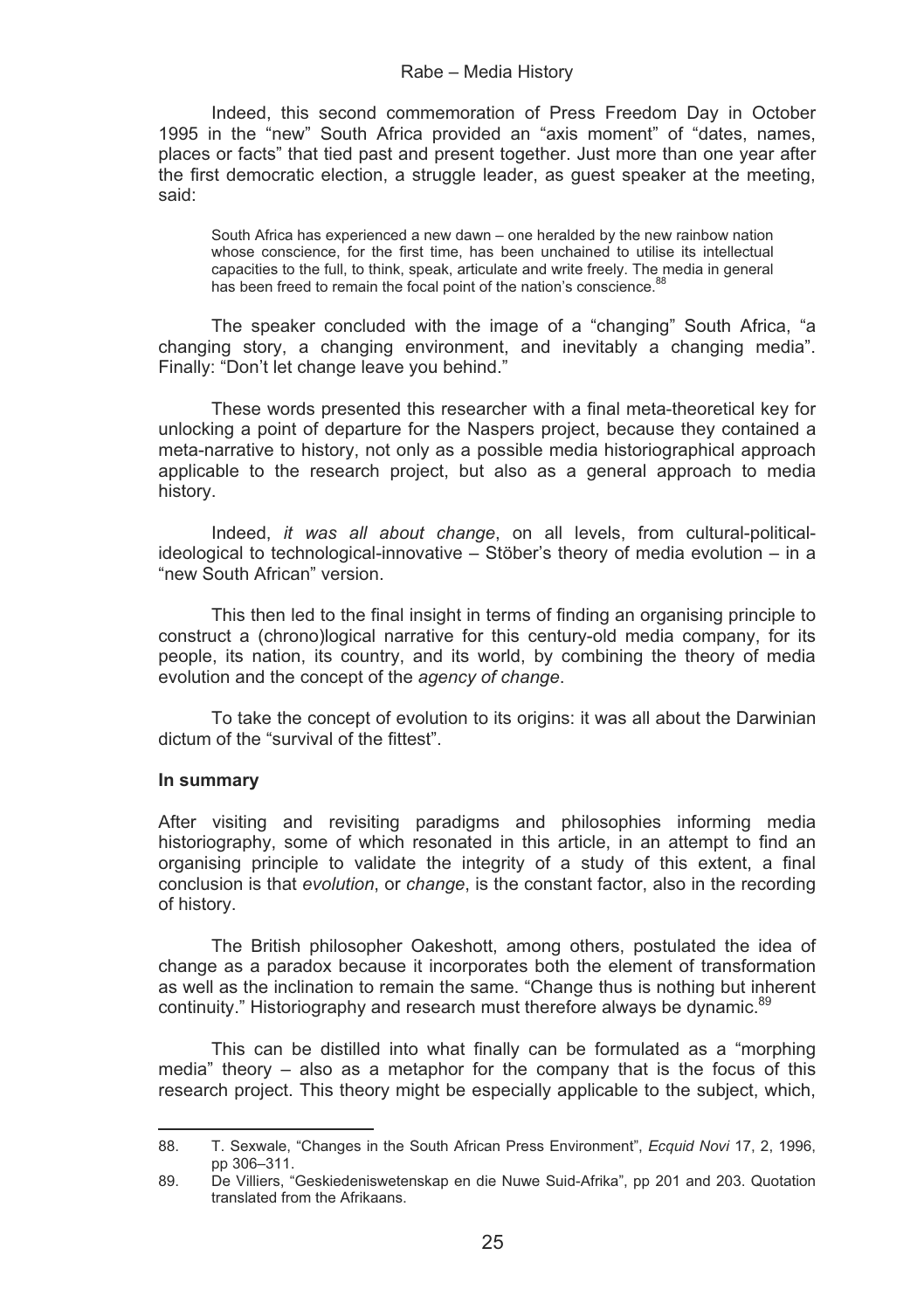over a century, has almost anthropomorphically developed from a parochial press company into a gargantuan global media company – something that other South African media companies could not do.

The above may even demonstrate why media historiography is not only of concern to media historians, but to the public at large, because the specific narrative of this media company is not only that of a media company. It extends much further, because it reflects the exclusive history of one group and its ideal to realise its cultural, economic and political goals, morphing from that entity into an organisation reflecting an inclusive history of a country and its people as a whole.

As a last supposition, it is to be accepted that researchers differ in their assumptions about the nature of the phenomenon of historiography, the nature of historical research, the explanation/interpretation of historical events, and also about historicity and how it is being shaped by fashion.

Essentially, this means that the circle of historical research, and therefore the result of historiography, remains ever open, and ever widening – an eternal cycle. It is important to realise that history and historiography, including that of the media, must be revisited, re-analysed, re-evaluated, re-interpreted and re-written continuously, not because earlier versions are not "good", or because later attempts may arrogantly imply that they set a "standard", provide "new" insight, or even are judgmental about previous studies. But simply and finally: because life is cyclical and evolving. And so is the historical narrative that reflects life. Indeed, history itself should be seen as a morphing, evolving organism as it attempts to be a "true reflection" of certain "past realities".

# **Abstract**

When confronted with a media historiographical research project of vast scope, both in terms of period and subject, which approaches should the researcher take to ensure that the end result is a relatively "true reflection" of a given "past reality"? Which paradigms first need to be explored and understood before embarking on such a journey in order to stay focused, remain *en route*, and not lose one's way in terms of a myriad of potential data, sources, approaches, processes, philosophies and theories? This article attempts to reflect on the writing of media history by visiting and unpacking some relevant paradigms and philosophies in order to find an applicable approach, an organising principle, or "road map", within the field of history/historiography, specifically media history/historiography, so as to be able to construct a history of a South African media company, the subject of the research project at hand.

**Key words:** History; historiography; journalism and journalism history; media and media history; theoretical approaches to conducting research.

# **Opsomming**

Gekonfronteer met 'n omvangryke mediahistoriografiese navorsingsprojek, beide in tydperk en onderwerp, watter benaderings kies die navorser om te verseker die eind resultaat is 'n relatiewe "ware weergawe" van 'n gegewe "verlede werklikheid"? Watter paradigmas moet eers ondersoek word voordat op so 'n reis vertrek word sodat die ondersoek gefokus en *en route* bly, om nie as 't ware te verdwaal nie te midde van byna eindelose data, bronne, benaderings, prosesse,